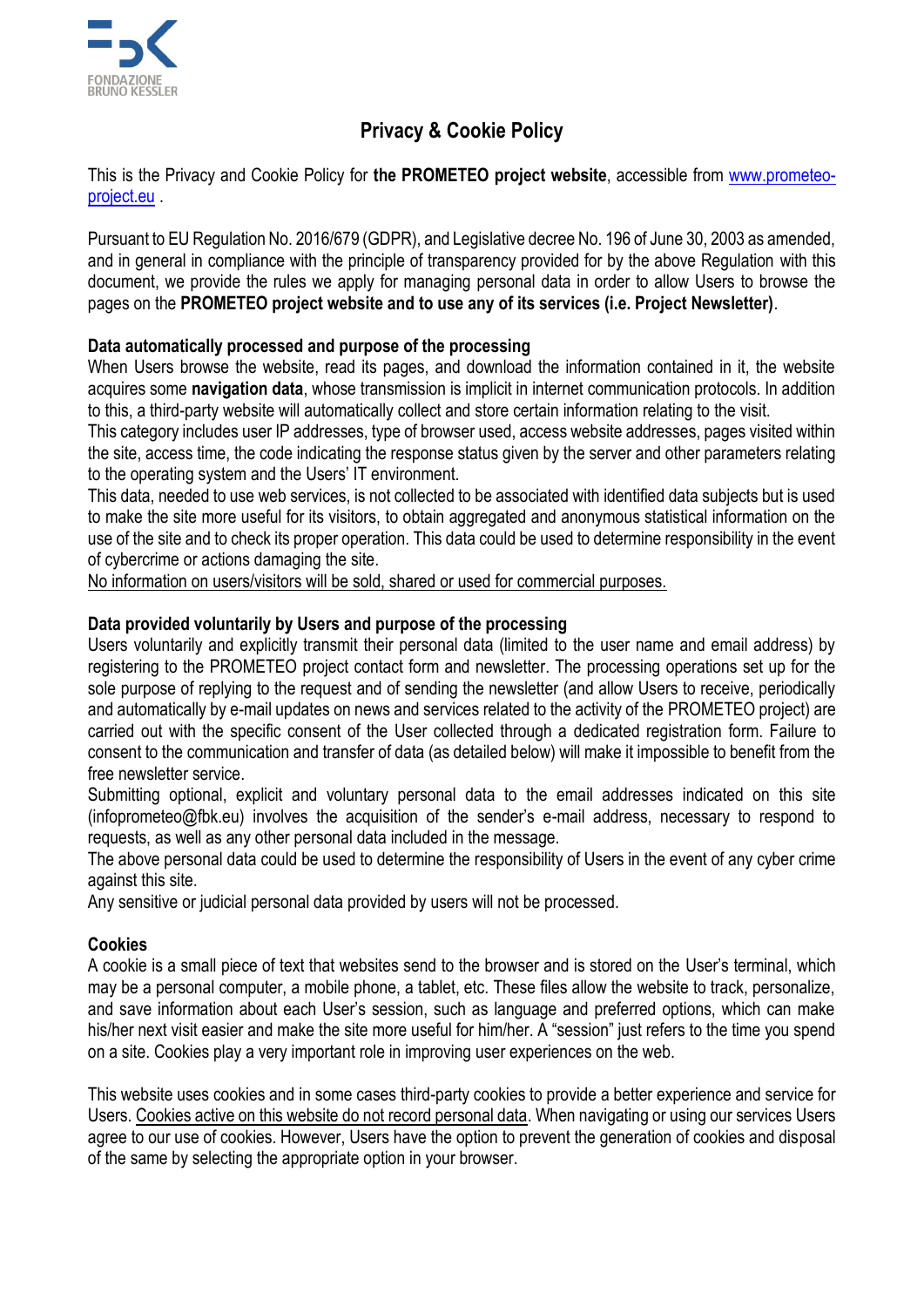## **Cookies used on the PROMETEO project website:**

#### **Session cookies**

They are not stored permanently on the User's device and are deleted when the browser is closed out.

#### **Persistent cookies**

Expire on a specific date or after a certain period of time.

#### **Technical cookies**

Those cookies strictly necessary to allow:

- $\circ$  website browsing and use;
- $\circ$  the collection of information, in aggregate form, on the number of users and how they visit the web site ("cookie analytics");
- o browsing based on a series of selected criteria (e.g. language, "functionality cookies") in order to improve the service provided.

These cookies are not used for purposes other than functional ones and therefore their installation does not require your consent.

\_ga, 2 years, persistent Google Analytics cookies that allow data to be read for statistical purposes. Their function is to recognize users. The data is analyzed anonymously and relates solely to the use of the website (pages visited, bounce rate, etc.).

\_gat, 1 day, Google Analytics session cookie that allows data to be read for statistical purposes. The cookie is valid only for the duration of the session, it is deleted when the browser is closed out, and its purpose is to monitor the amount of requests per page/s.

\_gid, 1 day, persistent Google Analytics cookies that allow data to be read for statistical purposes. Their function is to recognize users. The data is analyzed anonymously and relates solely to the use of the website (pages visited, bounce rate, etc.).

#### **Analytical cookies**

The PROMETEO project websites uses Google Analytics to track User visits in an aggregate and anonymous fashion. The analytical cookie information helps us understand how visitors use the site, allowing us to improve the way we present content. The information collected shall never be transferred for commercial purposes. For more information on Google Analytics cookies, see the official Google [Analytics](http://www.google.com/analytics/terms/it.html) page.

The only cookies used in this website are those mentioned above, namely ga, gat and gid cookies.

#### **Email newsletters related cookies**

The PROMETEO project websites offers newsletter subscription service and cookies may be used to remember if Users already registered and whether to show certain notifications which might only be valid to subscribed/unsubscribed Users.

#### **Third-party profiling cookies**

GPS, youtube.com, 1 day, records a unique ID on mobile devices to allow tracking based on location. PREF, youtube.com, 8 months, records a unique ID used by Google for statistics related to how the visitor uses YouTube videos on different websites.

VISITOR INFO1 LIVE, youtube.com, 179 days, estimates the user's connection speed on pages with integrated YouTube videos.

YSC, youtube.com, session duration, records a unique ID for statistics related to which YouTube videos were viewed by the user

yt-remote-cast-installed (session), yt-remote-connected-devices (persistent), yt-remote-device-id (persistent), yt-remote-fast-check-period (session), yt-remote- session-app (session), yt-remote-session-name (session): store the user's video player preferences using the embedded YouTube video.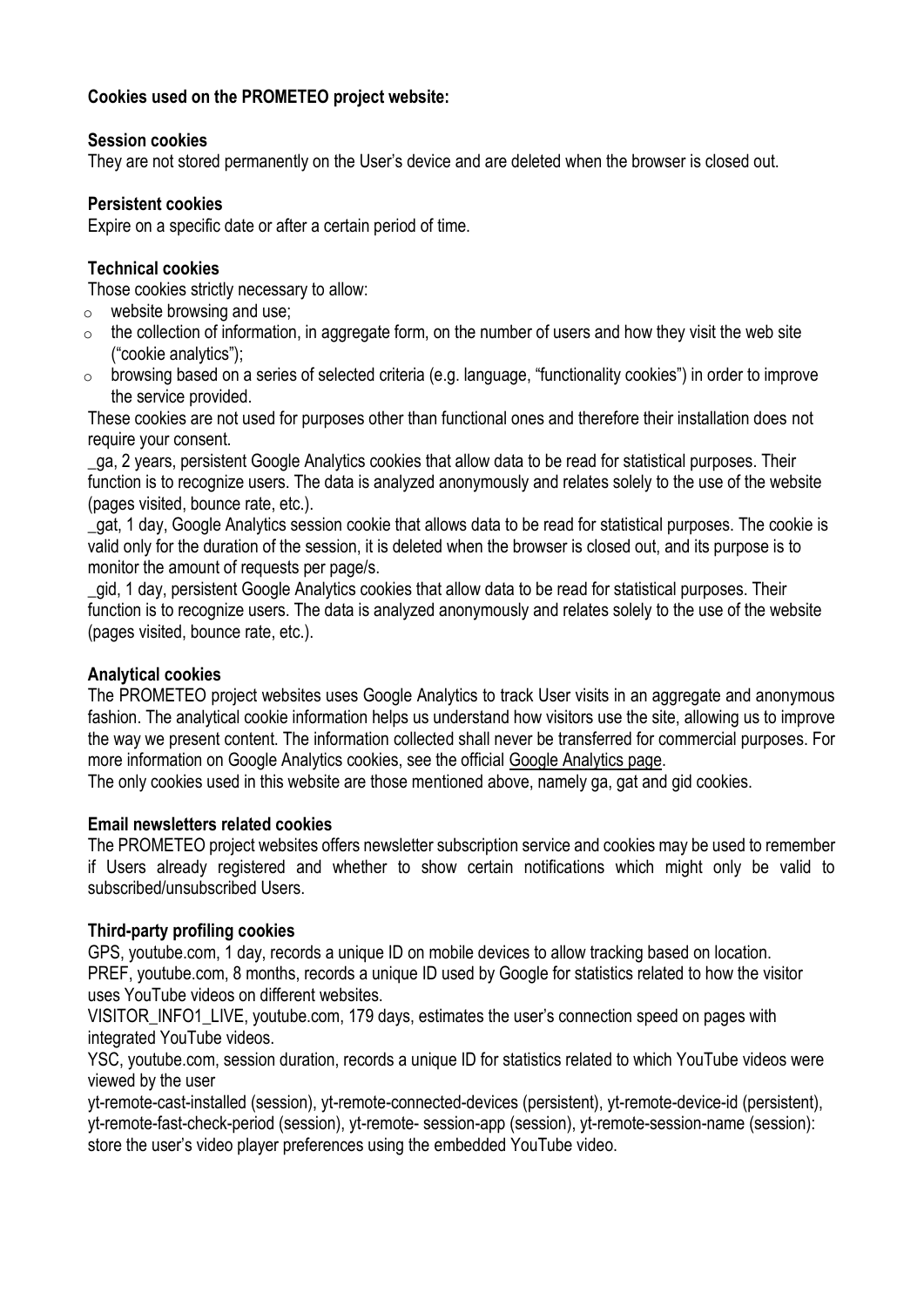IDE, doubleclick.net, 1 year, used by Google DoubleClick to record and produce reports on User actions on the site.

r/collect, doubleclick.net, session duration, cookie used to send data on the device and visitor behavior to Google Analytics.

test cookie, doubleclick.net, 1 day, used to check if the user's browser supports cookies.

These cookies are installed by parties other than the Controller and their installation requires your consent. Thus, we are providing you with the following links to the privacy policies of the third parties, where you can consent to the installation of these cookies; please note that, if you do not make any choice but decide to continue browsing the website, this will be understood as you consenting to the use of these cookies.

#### **How to manage cookies in the browser**

Users have the option to allow, block or delete cookies installed on their devices by setting the browser options installed on their terminal (see browser "Help" for how to do this). If you block the use of cookies on your browser it may disrupt some services or functionality of the website may be reduced. Some browsers can be configured to manage specific cookie rules for different websites, which provides more precise control over privacy. This means Users can disable cookies for all sites except those in which they trust.

#### **Instructions for disabling cookies on browsers:**

- Internet [Explorer](https://support.microsoft.com/en-us/topic/delete-and-manage-cookies-168dab11-0753-043d-7c16-ede5947fc64d)
- [Firefox](https://support.mozilla.org/en-US/kb/cookies-information-websites-store-on-your-computer)
- Google [Chrome](https://support.google.com/chrome/answer/95647?hl=en-GB)
- [Opera](https://help.opera.com/en/latest/)
- **[Safari](https://support.apple.com/en-gb/guide/safari/sfri11471/mac)**
- [Safari](https://support.apple.com/en-gb/HT201265) iOS
- [Android](https://support.google.com/chrome/answer/95647?hl=en-GB&co=GENIE.Platform%3DAndroid&oco=1)
- **[BlackBerry](https://www.tclcom.com/bb/support)**
- [Windows](https://support.microsoft.com/en-us/windows/windows-phone-7-3ebc303c-59c0-d367-3995-f258b184fabb) Phone

# **Data Processing Method**

Personal data is mainly processed digitally and in a lawful, fair, relevant manner, limited to what is necessary to achieve the purposes of the processing, for the time strictly necessary to achieve the purposes of the project and in any case in compliance with the principles set forth in art. 5 of the GDPR.

In order to prevent data loss, abuse or incorrect use of data and unauthorised access, specific security measures have been implemented.

There is no automated decision-making process, nor any profiling activity.

# **Place of Data Processing and Disclosure of Personal Data**

Personal data and contacts are mainly processed in the offices of the Data Controller indicated below and located in Trento (Italy) and are processed by the staff involved in the project only.

Personal data may be processed by service providers located within the EU or in countries for which the European Commission has made a decision on their compliance with personal data protection regulations. Personal data shall not be disclosed.

For the only purposes of scientific dissemination of statistical and/or scientific results (for example through the publication of scientific articles and/or the creation of databases, even including open access methods, participation in conferences, etc.), anonymous and aggregated data may be disseminated in a manner that will not allow for the identification of the interested party.

#### **Duration of Data Retention**

Data will be kept until the end of the project (foreseen in July 2024) with gradual deletion of the data attributable to the specific purposes that are no longer pursued.